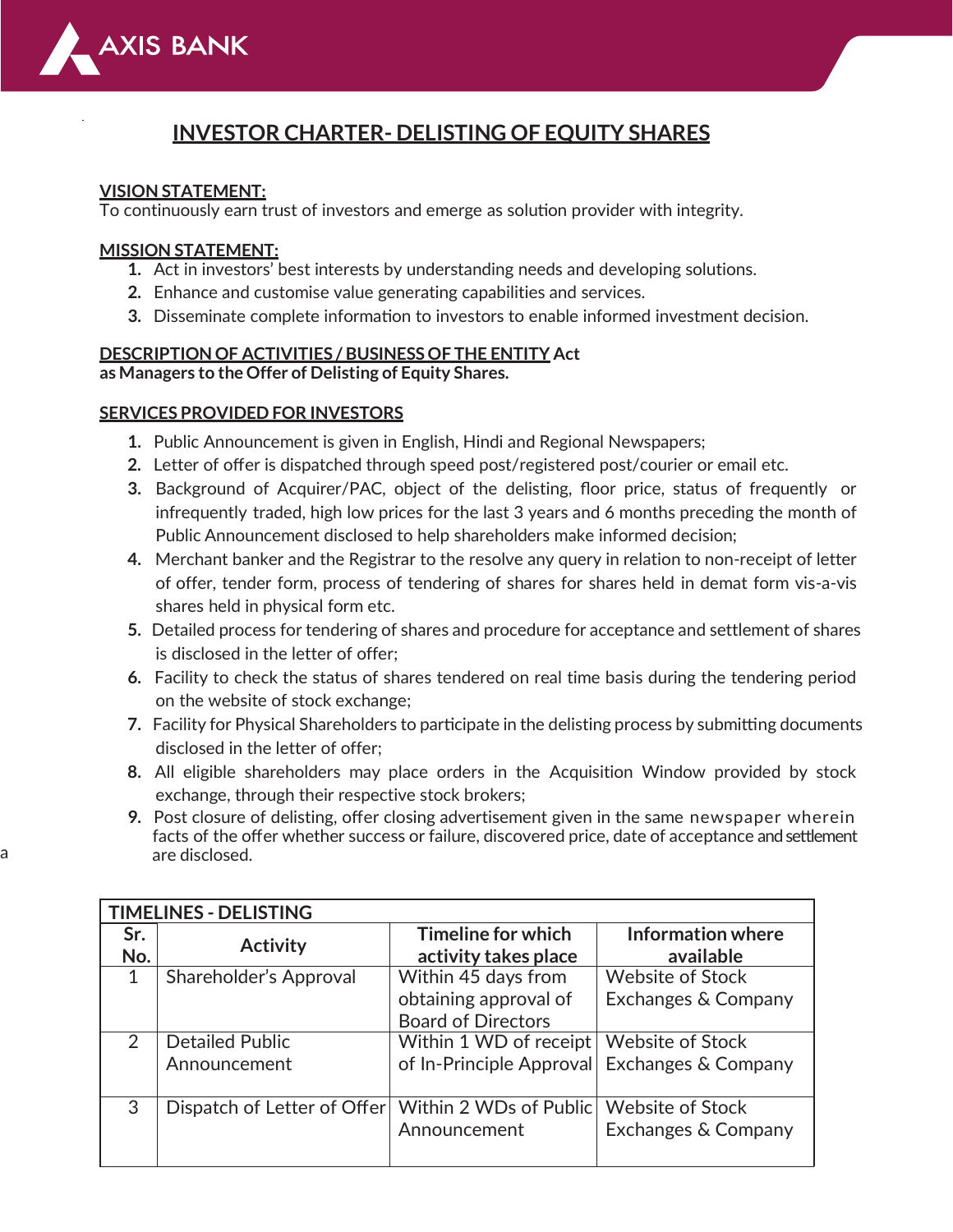| $\overline{4}$ | <b>Offer Opening</b>                                       | Within 7 WDs from<br>detailed<br>public                                                                                                   | <b>NA</b>                                      |
|----------------|------------------------------------------------------------|-------------------------------------------------------------------------------------------------------------------------------------------|------------------------------------------------|
| $\overline{5}$ | Availability of letter of<br>offer                         | Till issue closure date                                                                                                                   | <b>Website of Stock</b><br>Exchanges & Company |
| 6              | Availability of material<br>documents for inspection<br>by | Till issue closure date                                                                                                                   | Address given in Letter<br>of Offer            |
| $\overline{7}$ | Closing of the Delisting<br>offer                          | On 5th WDs                                                                                                                                | Stock Exchanges website                        |
| 8              | Acceptance and<br>Settlement<br>of Shares                  | Within 5 WDs from<br>post<br>offer public<br>announcement or<br>through secondary<br>market settlement<br>mechanism as the<br>case may be | Stock Exchanges website                        |
| 9              | Date of post offer<br>advertisement                        | Within 2 WDs of<br>closure<br>of bidding period                                                                                           | <b>Website of Stock</b><br>Exchanges & Company |
| 10             | Dispatch of Exit letter to<br>residual shareholders        | After delisting order of<br>stock exchange and<br>remains valid for 1                                                                     | <b>Website of Company</b>                      |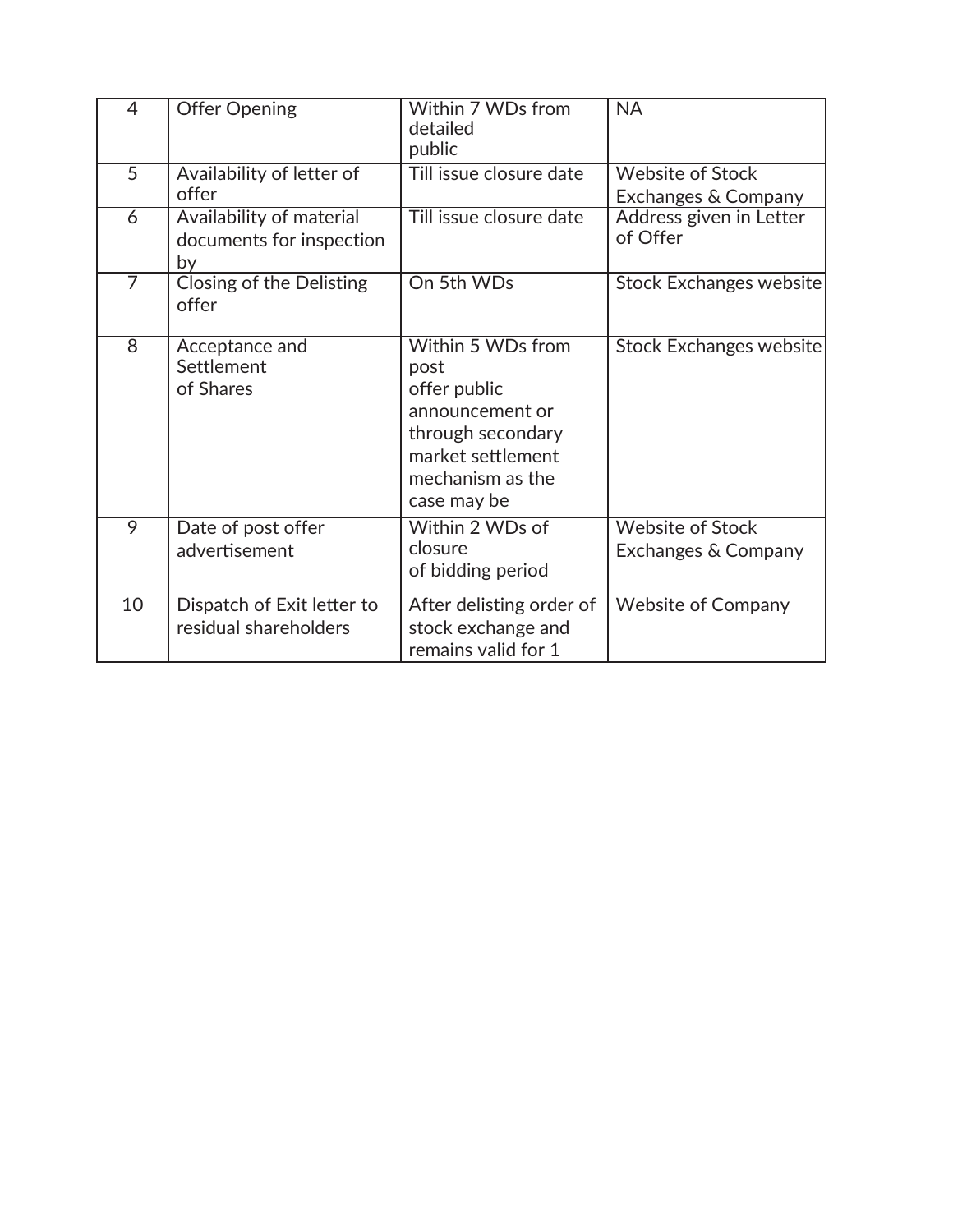## **RIGHTS OF INVESTORS**

- **1.** All the Public Shareholders registered or unregistered, who own fully paid equity shares of the Company any time before the closure of the Open Offer are eligible to participate in the Open Offer.
- **2.** Rights to inspect the material documents as listed out in the letter of offer during the tendering period.
- **3.** Shareholders can obtain letter of offer along with tender forms from the Registrar to the offer or Manager to the offer and can also download from the website of the Stock Exchanges.

## **DO ' s and DO N' Ts F O R INVESTO RS**

## **Dos**

- **1.** Ensure completed Tender Forms are submitted within the period stipulated in the Letter of Offer;
- **2.** Ensure the demat account and the PAN belong to the same eligible shareholder;
- **3.** In case shares are held in physical Form, shareholder should ensure that the correct share certificates are attached along with the Tender Form
- **4.** Ensure that the signatures registered with the Company and the signature on the Tender Form are the same.
- **5.** In case any person has submitted Equity Shares in physical form for dematerialisation, such Eligible Shareholders should ensure that the process of getting the Equity Shares dematerialised is completed well in time so that they can participate in the Offer before Offer Closing Date.

## **Don'ts**

- **1.** Offer by Shareholders will be rejected if the terms and process mentioned in the Letter of order are not followed
- **2.** Shareholders who are holding Physical Shares as on the Record Date should not submit incomplete Tender Form and other documents for placing their bid in demat form;
- **3.** There should be no name mismatch in the demat account of the Eligible Shareholder and PAN; or
- **4.** There should not be any restraint order of a Court/any other competent authority for transfer/disposal/sale
- **5.** The title to the Equity Shares should not be under dispute and there should not be any restraint.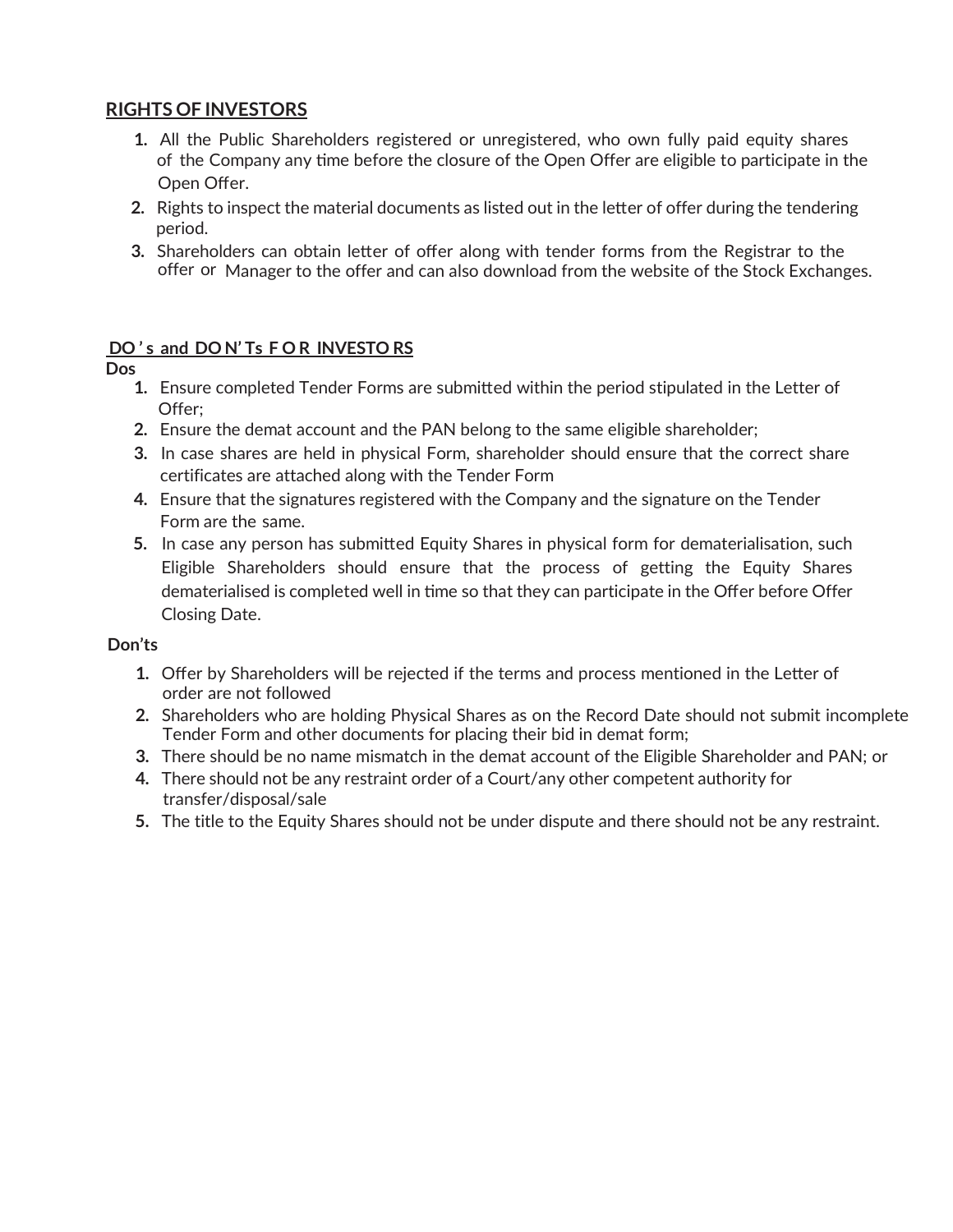## **INVESTOR GRIEVANCE REDRESSAL MECHANISM AND HOW TO ACCESS IT**

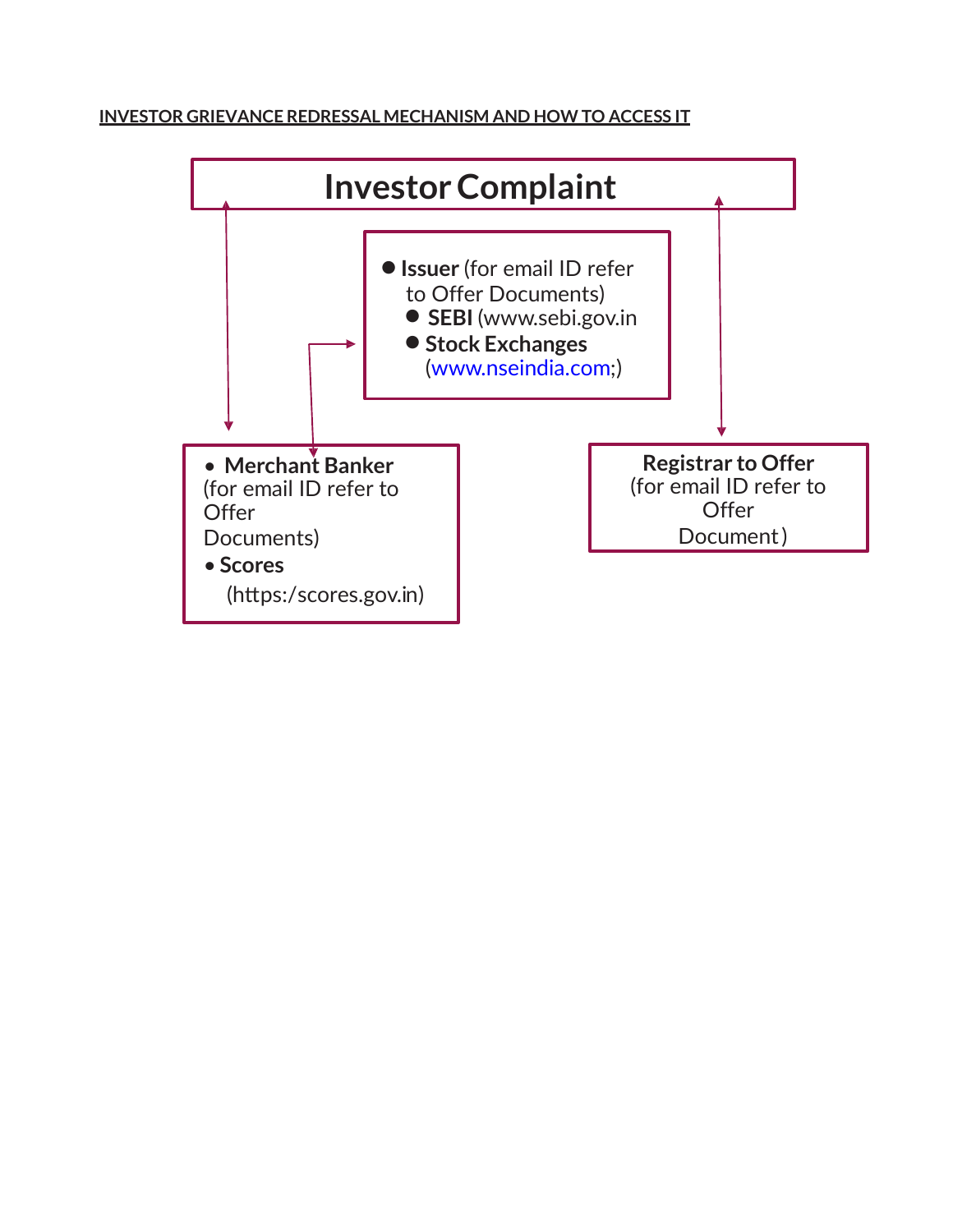| Sr. No         | <b>Activity</b>                                                                                                                                                                        | No. of calendar days |  |
|----------------|----------------------------------------------------------------------------------------------------------------------------------------------------------------------------------------|----------------------|--|
| 1              | Shareholder grievance received by the manager to the offer                                                                                                                             |                      |  |
| 2              | Manager to the offer to identify the concerned intermediary<br>and it shall be endeavoured to forward the grievance to<br>the concerned intermediary/ies on T day itself               | $T+1$                |  |
| 3              | The concerned intermediary/ies to respond to the manager<br>to the offer with an acceptable reply                                                                                      | X                    |  |
| $\overline{4}$ | Shareholder may escalate the pending grievance, if any, to<br>the functional head / head of department of manager to the<br>offer                                                      | $T+21$               |  |
| 5              | Manager to the offer, the concerned intermediary/ies<br>and the Shareholder shall exchange between<br>themselves additional information related to the grievance,<br>wherever required | Between T and X      |  |
| 6              | Manager to the offer to respond to the Shareholder with the<br>reply                                                                                                                   | Upto $X+3$           |  |
| $\overline{7}$ | Best efforts will be undertaken by manager to the offer to respond to the<br>grievance within<br>$T + 30$                                                                              |                      |  |

## **TIMELINES FOR RESOLUTION OF SHAREHOLDER GRIEVANCES IN DELISTING**

#### **Nature of shareholder grievance for which the aforesaid timeline is applicable**

- **1.** Delay in receipt of consideration upon acceptance of shares
- **2.** Any other grievance as may be informed from time to time

#### **Mode of receipt of shareholder grievance**

The following modes of receipt will be considered valid for processing the grievances in the timelines discussed above

- **1.** Letter from the shareholder addressed to the manager to the offer at its address mentioned in the offer document, detailing nature of grievance, details of application, details of bank account, date of application etc
- **2.** E-mail from the shareholder addressed to the manager to the offer at its e-mail ID mentioned in the offer document, detailing nature of grievance, details of application, details of bank account, date of application etc
- **3.** On SEBI Complaints Redress System (SCORES) platform.